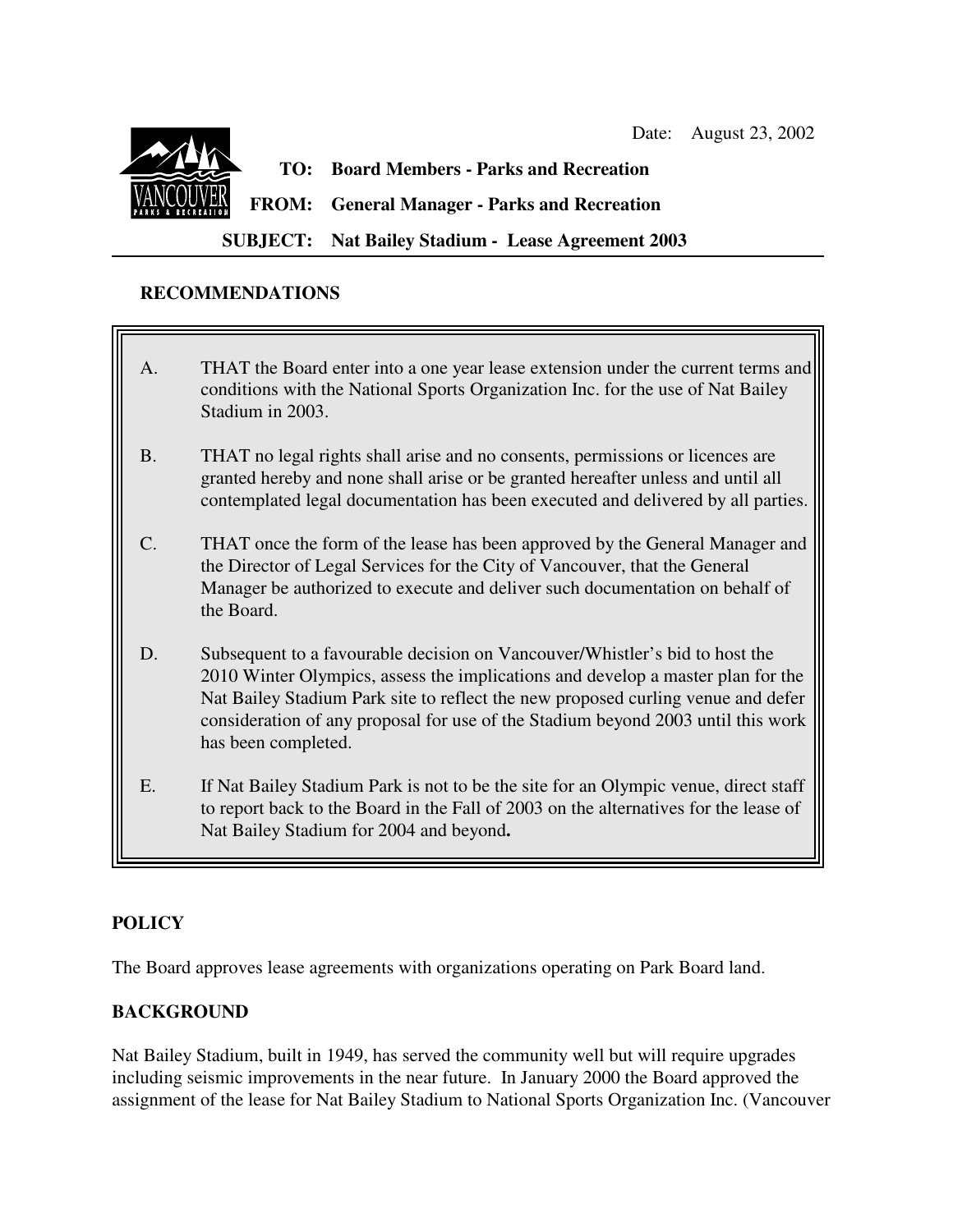Canadians Professional Baseball Club) which included three (3) one-year options. The third year will expire at the end of December 2002.

The Vancouver Canadians have approached staff with a preliminary proposal for a new long term lease which would include some required stadium upgrades and a new lease rate. They presently pay the Board \$75,000 in annual rent and are responsible for all field, facility and parking lot maintenance. Major structural work is the Board's responsibility under the lease.

Staff have also been approached by the Canadian Baseball League, a new organization looking for a venue to begin playing in Vancouver as well as a number of cities across Canada in 2003.

In 2002 the Board indicated its support for the Vancouver/Whistler 2010 Olympic Committee's bid and their proposal to construct a curling venue at the Nat Bailey Stadium Park site (immediately adjacent to the stadium) for the Olympic Games.

The Board has also approved the Aquatics Review Study that proposes Percy Norman Pool be redeveloped as a City-wide pool facility.

#### **DISCUSSION**

The Board's endorsement of the Vancouver Whistler 2010 Olympic bid included a number of new and renovated facilities to be used during the games and then returned to the community as ongoing legacies. The venue for curling has been sited at Nat Bailey Stadium Park in the bid proposal. When the Games are over, the facility will have the flexibility to also serve as an ice arena and support the community's recreation needs.

An announcement on the Host City for the 2010 Olympic Games will be made in July 2003.

If Vancouver is the successful bid, master planning of this site for the 2010 Games will identify and define access, parking, building siting, co-relationships between existing building and facilities etc. and will guide the future changes and/or modifications to Nat Bailey Stadium and the other facilities in this park. Some considerations of the City-wide aquatic facility may also occur. This planning work should be completed before the Board considers any proposals for use of the Stadium beyond 2003. However, until the announcement, a short term one year lease renewal of Nat Bailey Stadium is proposed.

#### **Vancouver Canadians Proposal**

The Vancouver Canadians have played at Nat Bailey Stadium for many years, first as a AAA level professional baseball team and now as a Single A (short season) professional team. The current owner, Fred Hermann, has built strong partnerships with amateur baseball locally through UBC, who play their home games at Nat Bailey, the Vancouver Community Baseball Association and a small College league that also use the stadium.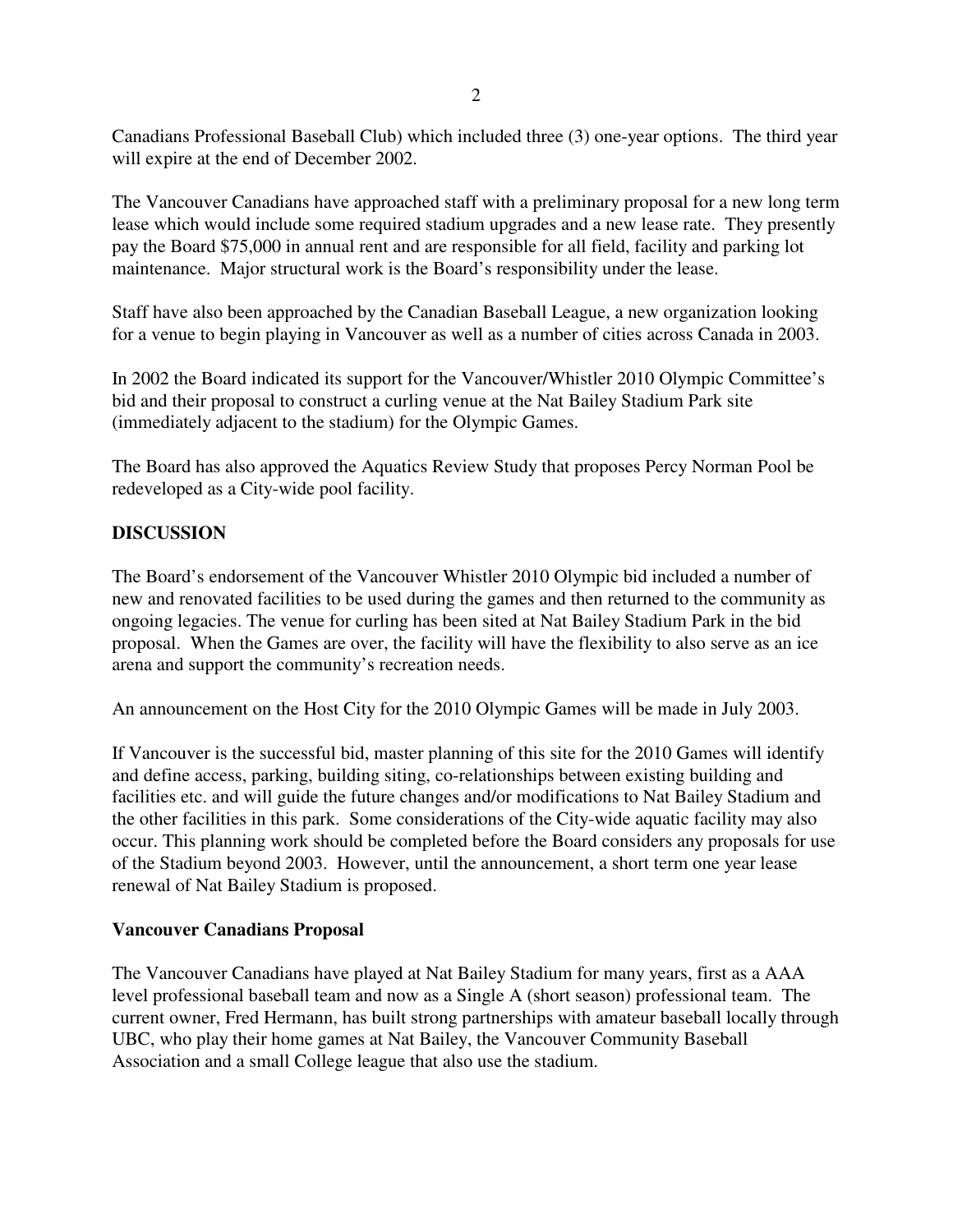Although the Canadians have approached staff with a longer term proposal, they are aware of the potential use of the adjacent park for an Olympic venue and would be prepared to accept a one year lease extension for 2003 as an interim solution pending the outcome of the decision on the 2010 Olympic Host City in July 2003 and the planning work that would be required for the site.

As an existing tenant, the Vancouver Canadians have met all of their obligations under their present lease agreements with the Board and have promoted baseball both in the community and in the city. Staff are recommending that they continue at Nat Bailey in 2003.

#### **Canadian Baseball League**

In April 2002, staff first met with Tony Riviera, President and CEO of the Canadian Baseball League, who introduced the concept of a new independent international professional league that is being planned for Canada. Although a professional league, CBL is not affiliated with any major league team.

The League is interested in fielding between 8-12 teams across Canada and a venue in Vancouver is very important to them. They continue to negotiate for venues in Western Canada with cities such as Regina, Saskatoon, Lethbridge, Kelowna as well as others, with an inaugural season planned for 2003. As a new organization, they will be structuring teams and supporting organizations as they confirm their venues.

In our discussions with CBL, staff have made them aware of the impending Olympic decision and the need for the Board to understand the ramifications of that decision on the Nat Bailey Stadium Park site and the Stadium and the need for an interim solution until that announcement of the 2010 Olympic Host City has been made.

CBL however, has requested that a new lease for 2003 for Nat Bailey Stadium be prepared to include a requirement for the facility to be shared. The Vancouver Canadians have indicated that they and both their parent club, the Oakland Athletics and the President of the North West League, are not prepared to entertain this request because of the logistical problems associated with scheduling, concessions, advertising, sharing clubhouse facilities and maintaining the quality of field conditions. Additional parking impacts will be associated with this shared proposal. CBL have also suggested that they could draw an additional 4,000 fans (on average) to each of these games increasing the impact on the existing residential neighbourhood.

Staff would not recommend the sharing of Nat Bailey in 2003 when the two parties are not in agreement, when community baseball groups will be displaced and when the impact on the residential community will be greater than it is now.

If Nat Bailey Stadium Park is not required for an Olympic venue, staff will report back to the Board in the Fall of 2003 on the alternatives for the lease of Nat Bailey Stadium for 2004 and beyond.